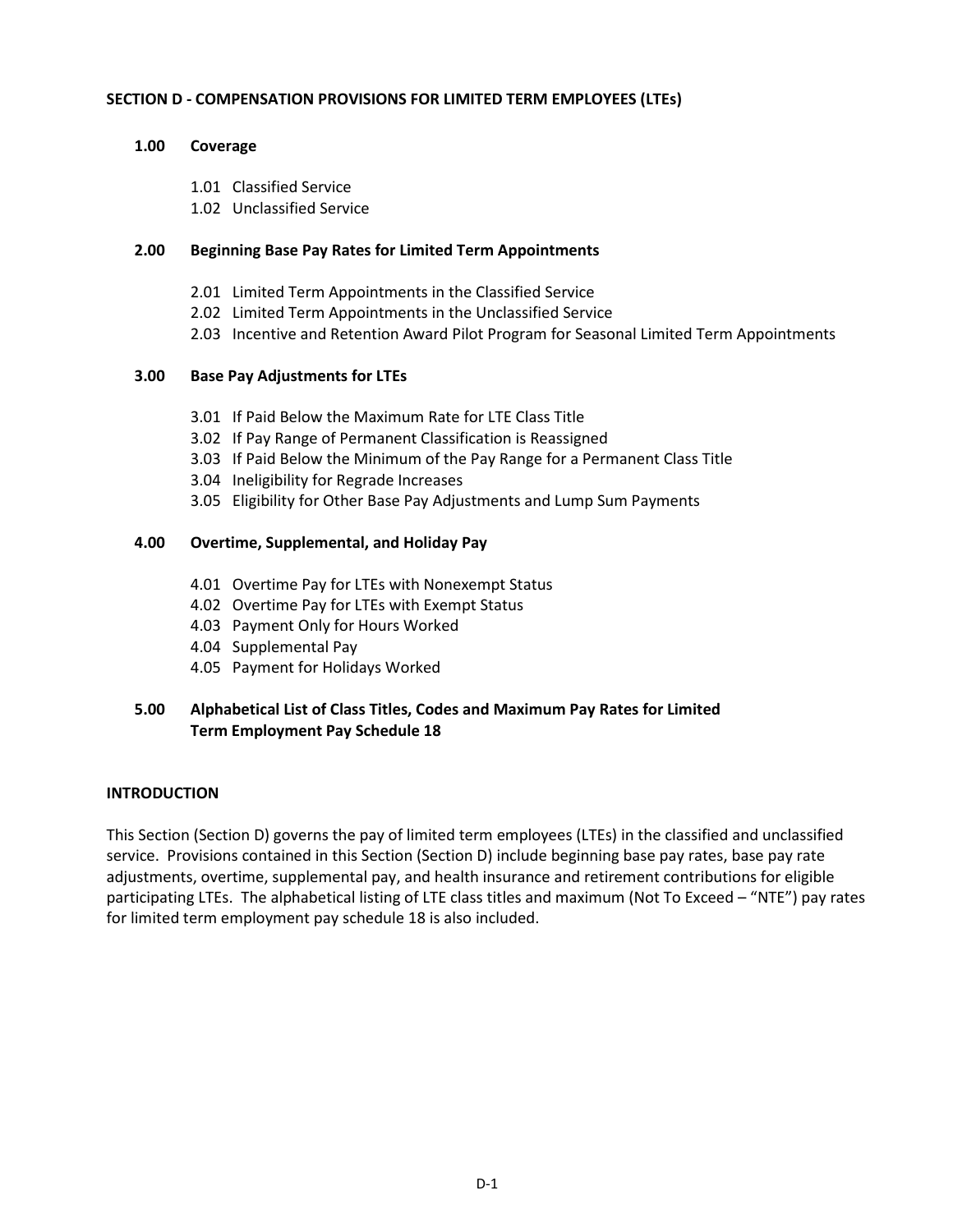## **1.00 Coverage**

The provisions of this Section (Section D) govern the compensation of all LTEs in the classified service and, pursuant to s. 230.12(1)(a)1.b., Wis. Stats., employees with comparable status in the unclassified service. LTEs are employed in positions in either the classified or unclassified service that meet the respective definition under 1.01 or 1.02 below.

## **1.01 Classified Service**

An LTE appointment is employment in the classified service in which the nature and conditions do not permit attainment of permanent status in class, for which the use of normal procedures for recruitment and examination are not practicable and is not project employment.

### **1.02 Unclassified Service**

An LTE appointment is employment in the unclassified service in which the employee would have been considered an LTE, had employment been in the classified service.

See also s. 230.26, Wis. Stats., and Chapter ER 10, Wis. Adm. Code.

## **2.00 Beginning Base Pay Rates for Limited Term Appointments**

LTEs must be paid at least the state or federal minimum wage, whichever is greater, unless a lower wage is authorized pursuant to Section 14 of the Fair Labor Standards Act. In addition, the following provisions apply:

### **2.01 Limited Term Appointments in the Classified Service**

- (1) LTE appointments to positions allocated to LTE class titles in pay schedule 18.
	- (a) Base pay rates shall not exceed the limits specified in the chart found in 5.00 of this Section (Section D) for the LTE class title. In those cases where no specific rate is listed, base pay rates, generally, shall not exceed the rate paid for similar types of services provided on a permanent basis.
	- (b) The listed "Not to Exceed" rates shall not be considered the appropriate rate of pay for all appointments to a particular LTE class. Rates for appointments may be set by the appointing authority at up to the rate indicated in the chart found in 5.00 of this Section (Section D), based on the nature of the work to be performed and the prevailing pay practices where the positions are located.
	- (c) For classes where the pay limitation is identified as a "prevailing rate" or "usual and customary fee," the limitation will be set by DPM and documentation should be retained by the appointing authority as to how the specific amount was determined for each appointee.
- (2) LTE appointments to positions allocated to classifications used for permanent positions.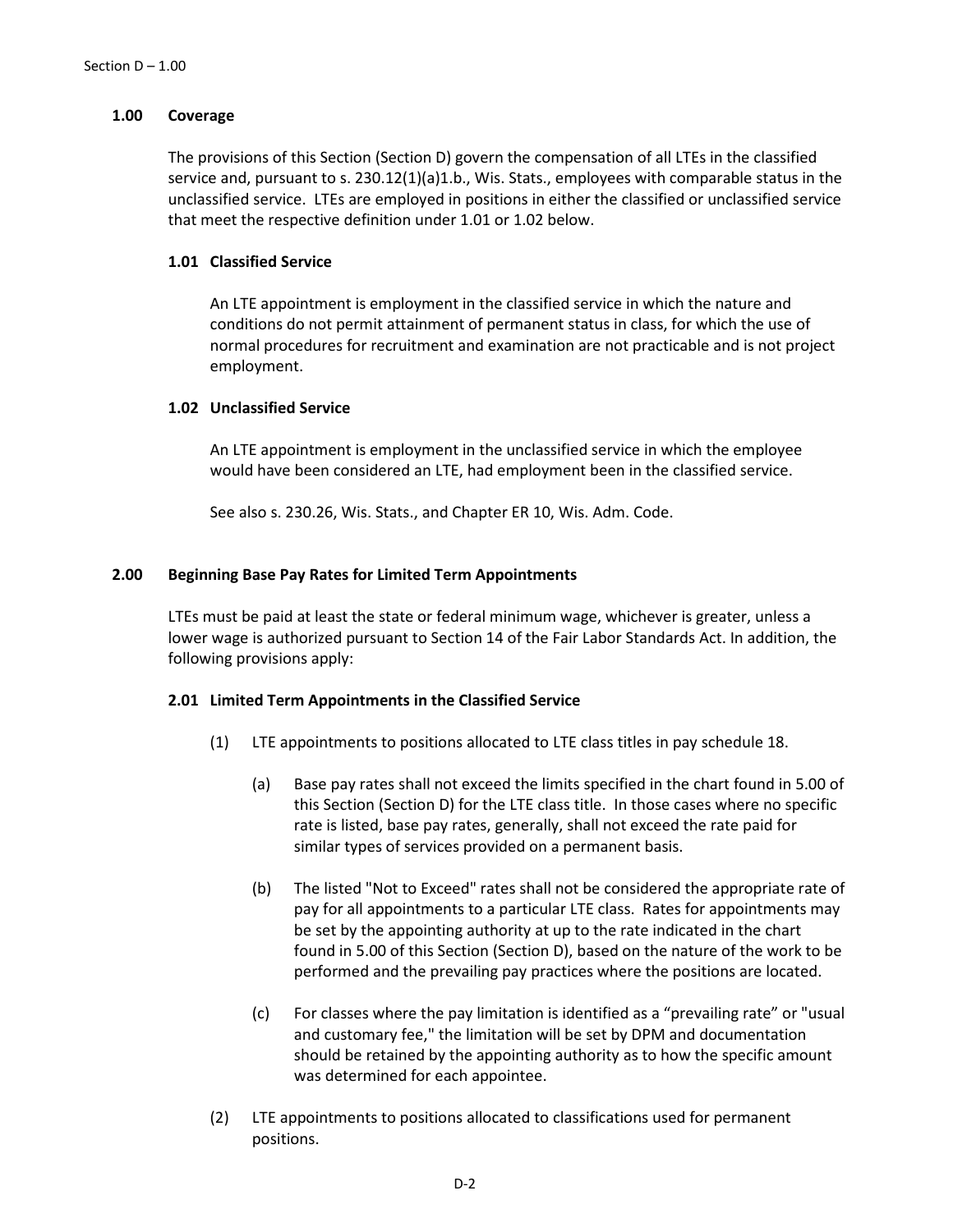- (a) Unless otherwise approved by the Bureau of Classification and Compensation, classified titles for permanent positions will be used for LTE positions unless the work performed by an LTE is not identified within a permanent title, in which case an LTE title listed in Pay Schedule 18 may be utilized.
- (b) LTEs are eligible to be paid up to the minimum of the pay range for the applicable classification to which permanent positions are assigned except that:
	- 1. The base pay rate shall be below the applicable pay range minimum if the employee is designated as a "trainee" for one or more of the following reasons.
		- a. The LTE employment involves either formal or informal training beyond that normally provided to a newly appointed worker.
		- b. The knowledge, skills and/or abilities of the employee are lower than those normally required of an employee in the classification.
		- c. The duties and responsibilities assigned to the LTE are fewer and/or less complex than those normally assigned to a permanent employee in the same classification and there is no lower level permanent classification that is applicable.

**NOTE:** It is not necessary to formally designate an LTE position as "trainee" to be able to pay below the minimum of the pay range. However, appointing authorities should apply consistent pay standards when determining the pay for incumbents of LTE positions deemed to be "trainee" in nature.

- 2. Under certain limited circumstances, the base pay rate may be above the pay range minimum of the applicable permanent classification. If any of the following conditions are met, the appointing authority has the discretion to establish a base pay rate above the pay range minimum.
	- a. Hiring Above the Minimum (HAM) authority has been approved by DPM for the LTE position or on a continuing basis for positions in the applicable permanent classification.
	- b. The LTE has eligibility for return to previous level as defined in Section I, 3.00 of this Plan, reinstatement eligibility, or restoration rights to the applicable permanent classification and the duties of the LTE position are related to those of the previous permanent position(s). If so, the allowable maximum base pay rate is determined in accordance with the reinstatement/restoration provisions of the pay administration in Section E or Section I, 4.07 and 4.08 of this Plan, whichever is applicable.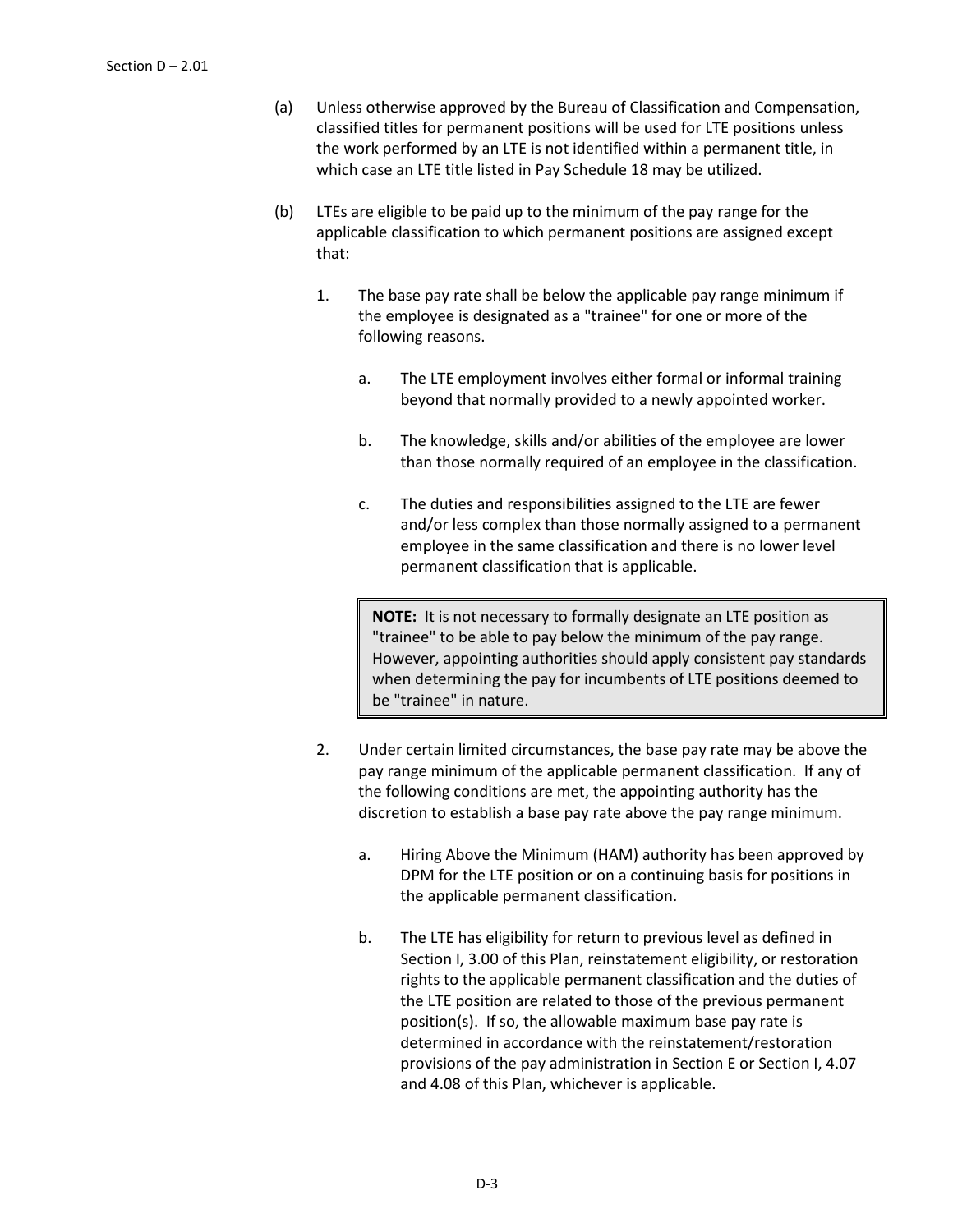- c. The LTE is also a current classified permanent employee; the duties and responsibilities of the LTE position are related to those of the permanent position; and the base pay rate is not higher than the employee's permanent rate of pay. However, the base pay rate may not exceed the maximum of the pay range for the counterpart permanent class of the LTE position.
- d. A raised minimum rate (RMR) is in effect for positions in the applicable permanent classification and the LTE is performing at the same level as a permanent classified employee (i.e., not in a "trainee" status).
- e. The LTE position is allocated to a classification in a broadband pay schedule. The pay on appointment flexibility for starting an employee (Section I, 4.04(2) of this Plan) at not more than the applicable appointment maximum may be used.
- (c) LTEs in Crafts Worker related positions shall be paid no more than the applicable Maximum LTE Rate provided in the DPM Building Trades Adjusted Hourly Rate Booklet. This Maximum LTE Rate will be adjusted on the same date and by the same percentage as represented rate adjustments in the Booklet. Those who are determined to be Wisconsin Retirement System eligible may be paid no more than 93% of the applicable Maximum LTE Rate.

### **2.02 Limited Term Appointments in the Unclassified Service**

The rate upon appointment should be equal to the rate which would be payable upon appointment to a similar position in the classified service, as determined by the appointing authority.

### **2.03 Incentive and Retention Award Pilot Program for Seasonal Limited Term Appointments**

Subject to conditions established by the DPM Administrator, an appointing authority may provide an Incentive and Retention Award not to exceed \$500.00 for critical **seasonal** LTE appointments. Prior to granting any awards under this pilot project, the agency must provide a written plan to the DPM Administrator outlining the reason(s) for the awards and the criteria under which they will be granted.

### **3.00 Base Pay Adjustments for LTEs**

#### **3.01 If Paid Below the Maximum Rate for an LTE Class Title**

- (1) An LTE who is paid below the maximum rate indicated for the LTE class title listed in pay schedule 18 may have his or her base pay rate adjusted, by the appointing authority during the fiscal year, to a rate not to exceed the maximum indicated rate.
- (2) For increases granted to LTEs in class titles for which a "usual and customary fee" limit applies, documentation should be retained by the appointing authority as to the basis for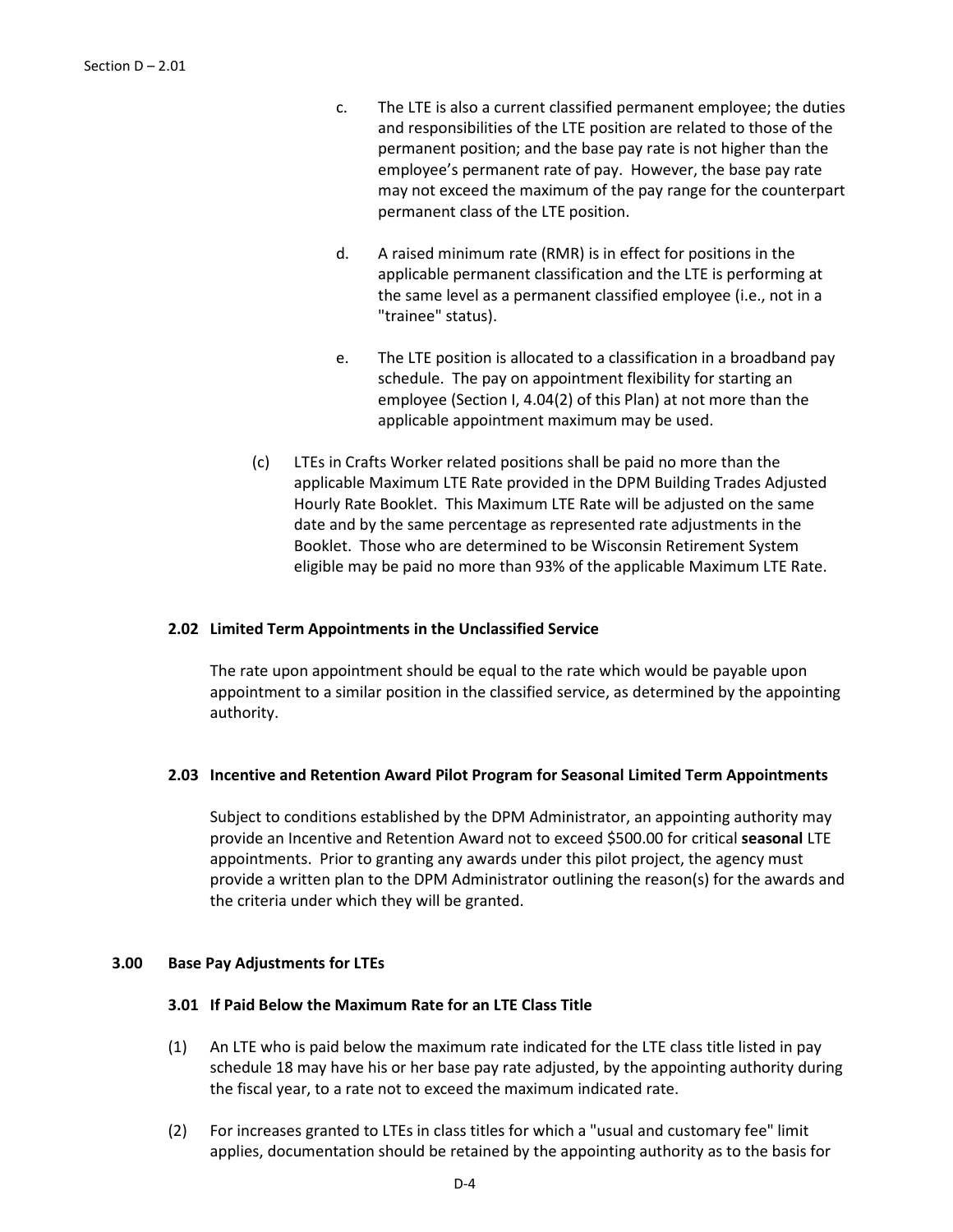such increases. (For example, an increase in the usual and customary fee for the occupation, initial pay set at below the usual and customary fee, etc.)

## **3.02 If Pay Range of Permanent Classification is Reassigned**

An LTE in a position allocated to a classification also used for permanent positions who is eligible to be paid at the minimum of the pay range may have their base pay rates adjusted to a rate not exceeding the new minimum of the pay range if the classification is reassigned to a different pay range, if the pay range minimum is adjusted, or if a raised minimum rate is in effect for the classification.

# **3.03 If Paid Below the Minimum of the Pay Range for a Permanent Class Title**

An LTE in a position allocated to a classification used for permanent positions who is paid below the pay range minimum, but who is eligible to be paid up to the minimum, may have his or her base pay rate adjusted up to the pay range minimum of the classification.

## **3.04 Ineligibility for Regrade Increases**

An LTE is not eligible to receive an increase as a result of a regrade (i.e., LTE positions are not reclassified).

## **3.05 Eligibility for Other Base Pay Adjustments or Lump Sum Payments**

An LTE is not eligible for any type of increase except:

- (1) The increases stated in 3.01 through 3.03 of this Section (Section D).
- (2) An LTE hired under 2.01(2)(b)2.b. of this Section (Section D) may have his or her base pay rate adjusted by the General Wage Adjustment (GWA) shown in Section A, 2.01(3) of this Plan on the effective date of the GWA, subject to the applicable pay range maximum.
- (3) An LTE hired under 2.01(2)(b)2.c. of this Section (Section D) may have his or her base pay rate adjusted by the GWA shown in Section A, 2.01(3) of this Plan on the effective date of the GWA, not to exceed the employee's permanent rate of pay and subject to the applicable pay range maximum.

### **4.00 Overtime, Supplemental, and Holiday Pay**

### **4.01 Overtime Pay for LTEs with Nonexempt Status**

Overtime pay for LTEs who are nonexempt from the overtime provisions of the FLSA shall be in accordance with the provisions of the FLSA and related federal regulations. See Chapter 520 of the Wisconsin Human Resources Handbook for an explanation of these provisions.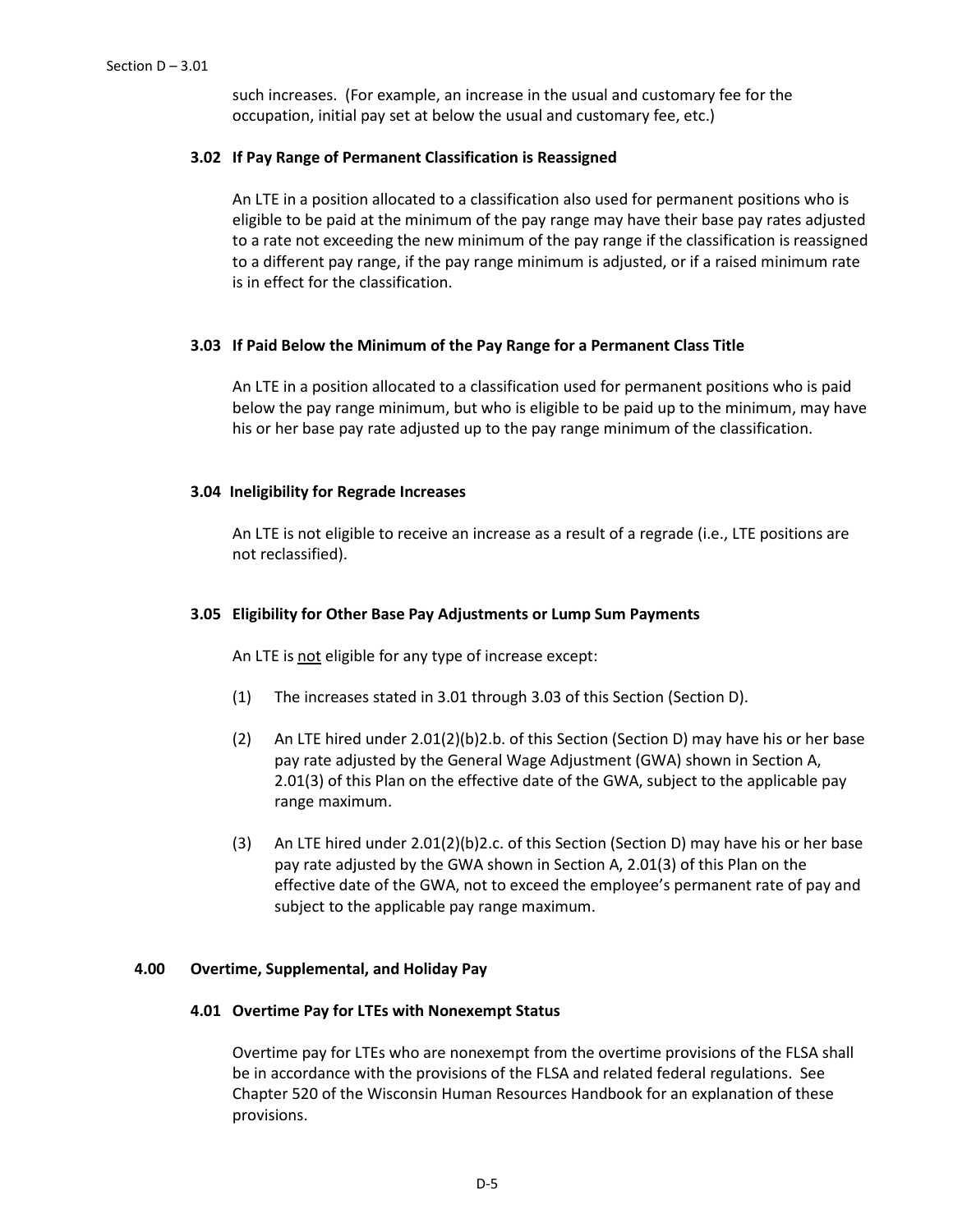### **4.02 Overtime Pay for LTEs with Exempt Status**

LTEs who are exempt from the overtime provisions of the FLSA (e.g., attorneys, physicians, dentists, and teachers) must receive the straight rate for all overtime work hours unless the work performed is in an occupational area where it is customary to work overtime hours without additional payment. If LTEs work overtime hours without additional payment, agencies must maintain records to document that such appointments are for less than a total of 1040 actual work hours per year pursuant to s. 230.26, Wis. Stats.

### **4.03 Payment Only for Hours Worked**

Pursuant to Chapter ER 10, Wis. Adm. Code, LTEs must be paid only for actual hours worked, except as otherwise provided in this Compensation Plan, and except when necessary to vote during scheduled work hours. Pursuant to s. 7.33, Wis. Stats., LTEs must be given paid time off for scheduled work hours during the entire 24-hour period of each election day if required to work as election officials on that date. LTEs cannot be granted compensatory time off as payment for overtime or holiday work hours.

**NOTE:** Pursuant to ss. 230.26 and 230.35, Wis. Stats., LTEs do not qualify for paid holidays or any other type of paid leave, except as noted above.

#### **4.04 Supplemental Pay**

LTEs may receive the same types of supplemental pay including add-ons (e.g., weekend differential, night differential, engineer and CPA add-ons, etc.) as permanent employees in the same or most closely related classification if the supplemental pay is based on hours worked. Physician LTEs, Psychiatrist LTEs, and Medical Consultant LTE employees whose positions require the possession of a license to practice medicine pursuant to s. 448.05, Wis. Stats., may be provided the supplemental pay in all of the provisions of Section A, 4.13 of this Plan, and the Medical Officer of the Day standby pay under 4.08. Medical Consultant LTE employees whose positions require the performance of duties of a Dentist Supervisor or Dentist Management may be provided the supplemental pay in Section A 4.13(2) of this Plan.

#### **4.05 Payment for Holidays Worked**

LTEs must receive payment at the premium rate for all holiday work hours as provided in s. 230.35(4)(b), Wis. Stats.